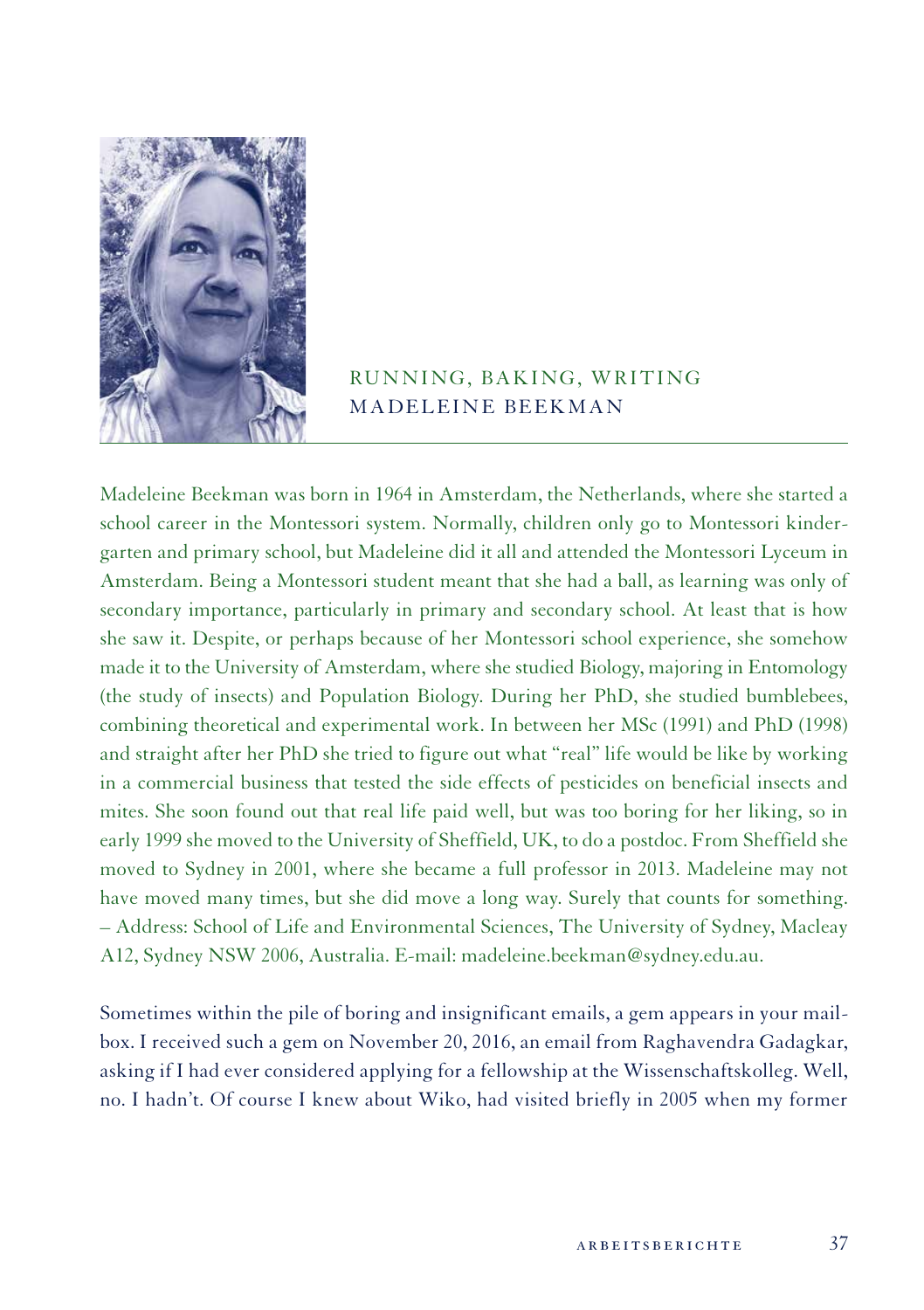postdoc adviser Francis Ratnieks was a Fellow, but never thought that I would make the cut. And even if I did, what was I going to do, being an experimental evolutionary biologist? But I thought about it and reckoned that I should give it a go. So, I dug up an old idea to write a book on how evolution works and sat down to write a pre-proposal. That pre-proposal became a real proposal, and the idea of writing a book became an exciting but daunting prospect. Then all I could do was wait to hear.

I wouldn't be writing this yearbook entry if the outcome had not been positive, so in August 2020 I moved to Berlin with my partner and fellow Fellow, not without hiccups (see Ben Oldroyd's entry), first to find out if I would survive three weeks of intensive German language classes and then if I could actually write a book. My expectations about learning German were more realistic than the expectations I have been told I had for my first day at kindergarten (which in the Netherlands we also call "school"). Apparently I came home disillusioned that after a whole day of school I still could not read. I was pleased to realise that my high school German was still in my head somewhere; I just had to find it. Locating my rusty German was greatly helped by my wonderful teacher Reinhard von Bernus, and my only co-student Michael Cant. Sadly, but probably not surprisingly, my ability to know when to use the *Dativ*, *Akkusativ*, or *Nominativ* had not improved in the intervening time. The three weeks were seriously intense, but a wonderful way to start a fellowship at Wiko and a good entry into Berlin.

Before my 9:00 German classes, I would explore the Grunewald forest on my bike or on a run. Once you make it out of bed, it is glorious to be out there in the early morning, before most humans have made their appearance and when many of the animals have not yet gone into hiding. Every morning I would greet the elderly man who would be coming out of the forest by the time I went in (doesn't he sleep at all?). A nice new routine in what was still an unknown place.

Grunewald did not remain unknown for long. I got to know the place very well, because in early October my wonderful neighbour-times-two, Bettina Schwab (Bettina later also became my office neighbour), suggested a running club. Now that was scary, as I knew that she liked to run for a long time, and I was just happy to do short runs by myself so I had time to contemplate life. But not to worry, I had a way out of this conundrum without coming across as rude, so I just said that her proposed time was too late for me, being an early morning exerciser. "Not a problem," she said, "what time would you prefer instead?" That excuse gone I came up with a new one. "Well," I said, "I cannot run as fast and as long as you can, so I can't join." Clearly not one to give up easily, she again said, "Not a problem,"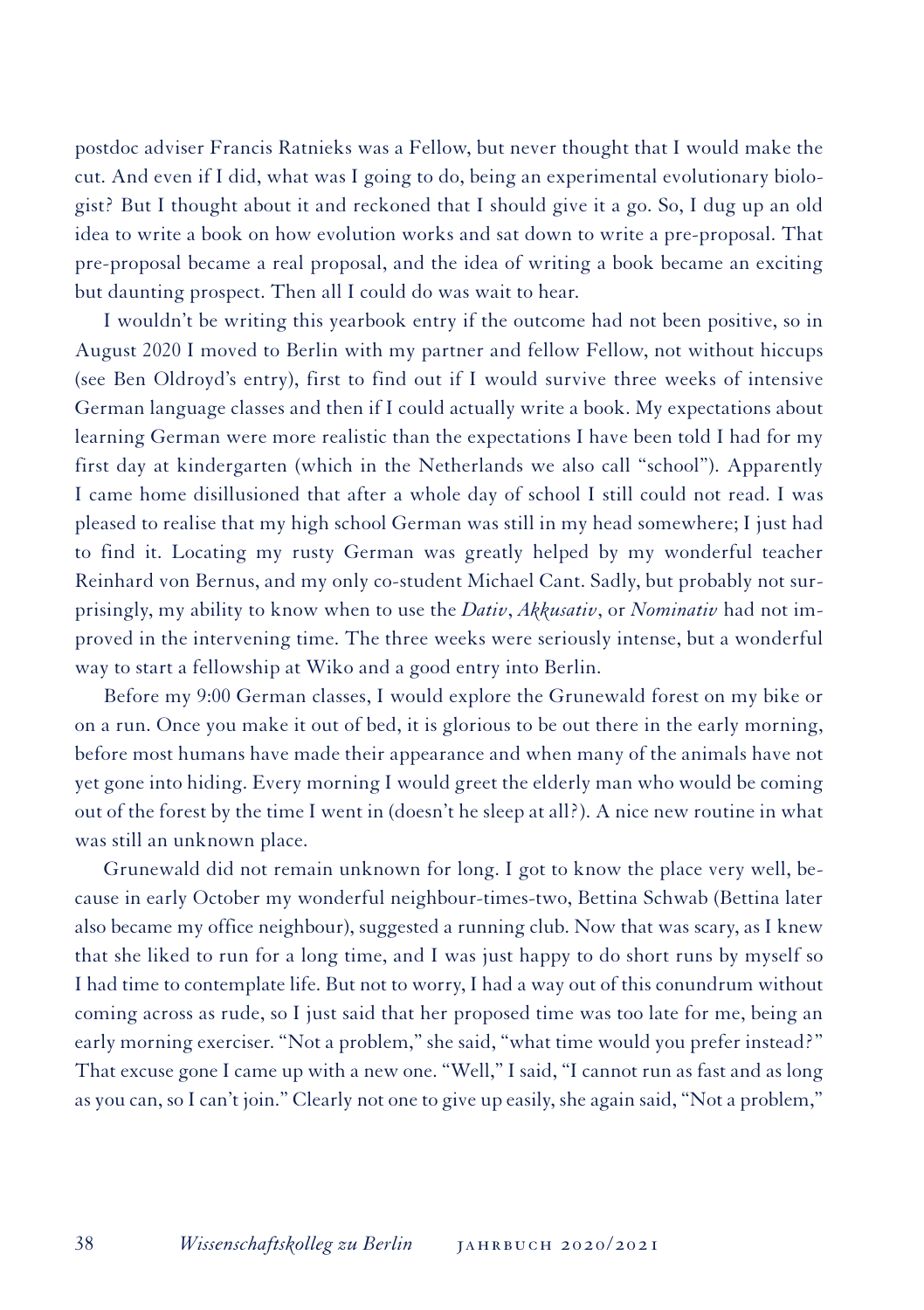followed by "you can run for as long or as short as you wish and at your own pace." With no more excuses to think of, I was clearly defeated and reluctantly joined what would soon become known as the Wicked Wiko Runners. (Yes, we are real, with a logo and official merchandise; contact Daniel Schönpflug, the Wicked Wiko Runners' President For Life, for more information, also on memberships (which are actually free)). As our numbers increased, so did the number of kilometres we ran, cumulating in a half-marathon. In distance only, as Covid restrictions soon threw the kybosh on all our plans. The Wicked Wiko Runners kept me sane (and made me fit) through the long and harsh winter in Covid times. Who would have thought that running 14 kilometres at minus 14, in the snow, would be so much fun if you share the experience with wonderful people and can then take a picture of your frozen eyebrows and eyelashes? That is Wiko for you. Or, that is what Wiko could be for you if you are open to new experiences and challenges.

Speaking of challenges. Who could bake the best cake? Starting with the best *Käsekuchen*? One of the many reasons why the Wicked Wiko Runners was so successful, or so insane, depending on your perspective, was because of our coach, Shamil Jeppie. Shamil, when he is not being an historian of Africa, is a long-distance runner, and for that, he claims, he needs a lot of fat. And that fat should, or at least could, come from *Käsekuchen*. So Shamil and I set out to find out what the best recipe is to bake the bestever *Käsekuchen*. Clearly the results of our experiments are not yet peer reviewed, and they never will be, as we keep the secret of our success to ourselves. What a way to spend a lockdown at Wiko: run and bake yummy cakes.

I guess some work also needed to be done, so what about that book? I soon realised that I did not want to write an academic book. To be honest, I had become bored with academic writing quite a while ago, when reviewers started to criticise my work as being "too colloquial." So, you mean that you should *not* be able to understand what I am trying to say? When you think about it, doesn't it give you enormous pleasure to read a well-written book about a topic you don't really understand but would like to understand? Well, I am going to write such a book. That was the decision I made very early on after arriving at Wiko. But how? What do I know about writing books, especially for a lay audience? Nothing, as it turned out.

Some of us were contemplating writing books for a general audience, and we got together to start the Not Your Average Book Club, headed by Daniel Schönpflug, who is not only the quickest person ever to get back into long-distance running by joining the Wicked Wiko Runners, but is also an experienced nonfiction writer. At some stage we